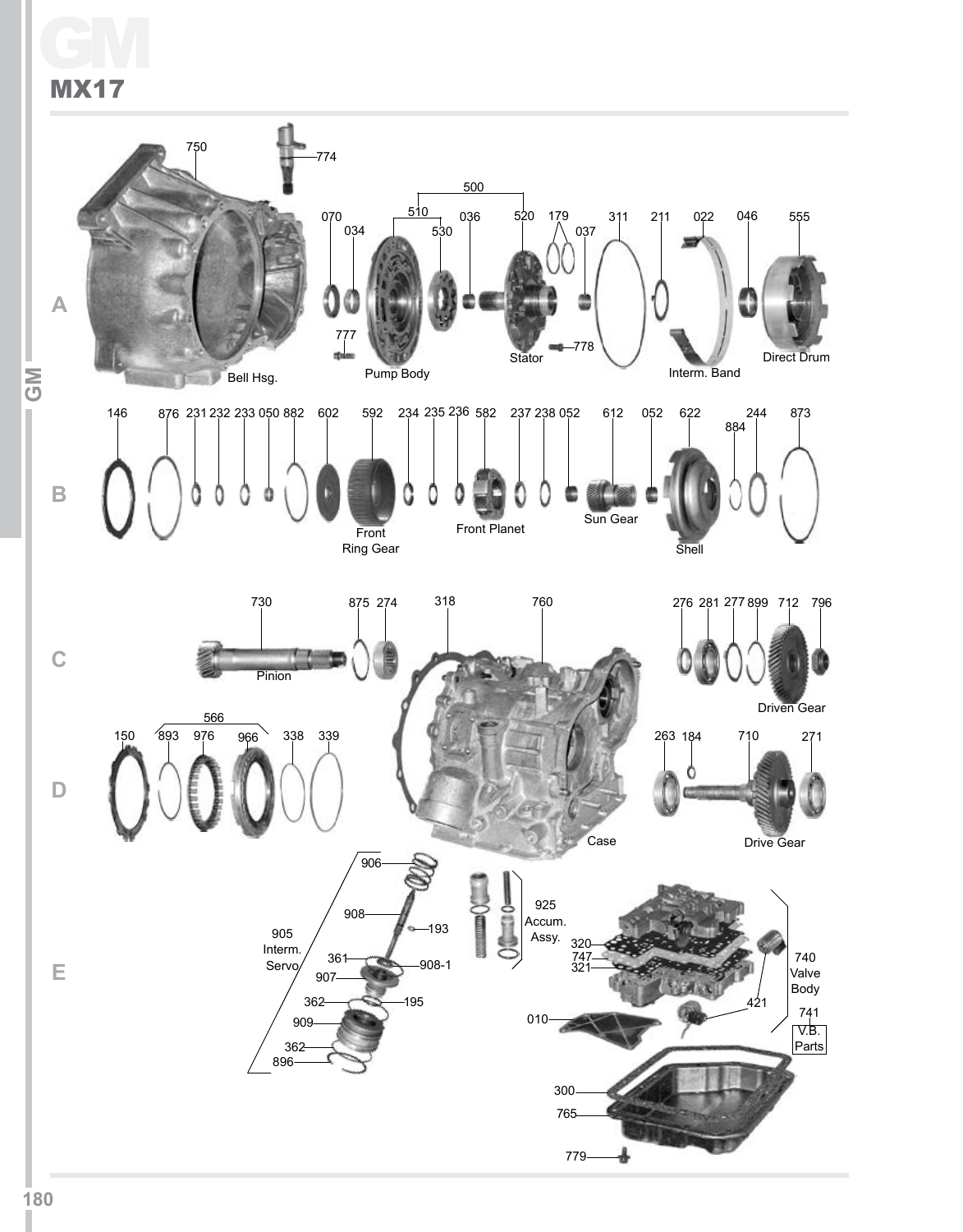# GM MX17

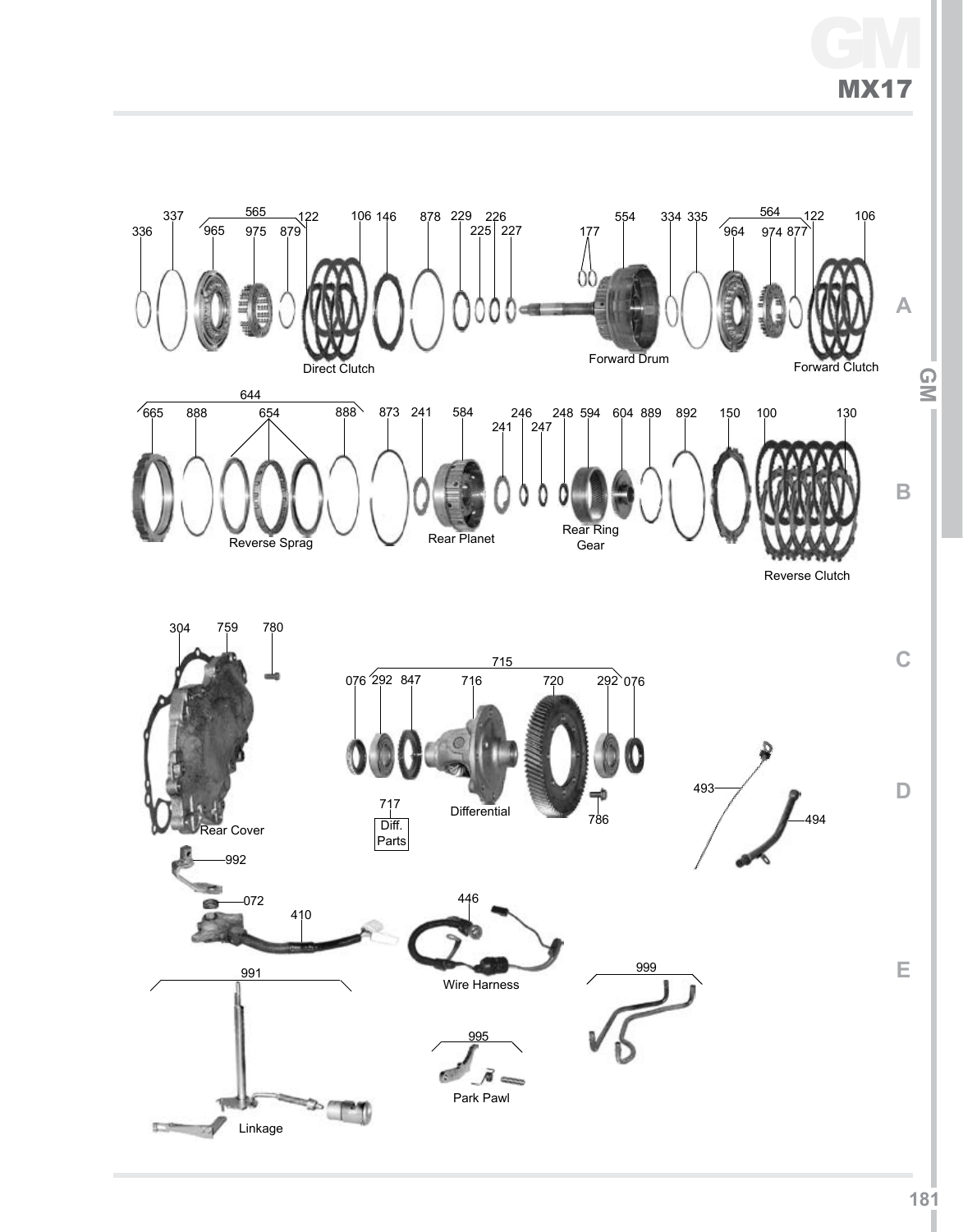|                | ILL#  | Part#      |                               | QTY | REF# |
|----------------|-------|------------|-------------------------------|-----|------|
|                |       |            | <b>OVERHAUL KITS</b>          |     |      |
|                |       |            |                               |     |      |
|                |       |            |                               |     |      |
|                |       |            | <b>MASTER L/STEEL KITS</b>    |     |      |
|                |       |            |                               |     |      |
|                |       |            | <b>MASTER W/STEELS KITS</b>   |     |      |
|                |       |            |                               |     |      |
|                |       |            |                               |     |      |
|                |       |            | <b>FILTERS</b>                |     |      |
|                |       |            |                               |     |      |
|                |       |            |                               |     |      |
|                |       |            | <b>BANDS</b>                  |     |      |
|                |       |            |                               |     |      |
|                |       |            |                               |     |      |
| Σ              |       |            | <b>BUSHINGS</b>               |     |      |
| $\overline{C}$ |       |            |                               |     |      |
|                |       |            |                               |     |      |
|                |       |            |                               |     |      |
|                |       |            |                               |     |      |
|                |       |            |                               |     |      |
|                |       |            |                               |     |      |
|                |       |            | <b>METAL CLAD SEALS</b>       |     |      |
|                |       |            |                               |     |      |
|                |       |            |                               |     |      |
|                |       |            |                               |     |      |
|                |       |            |                               |     |      |
|                |       |            | <b>FRICTIONS</b>              |     |      |
|                |       |            |                               |     |      |
|                |       |            |                               |     |      |
|                |       |            | <b>STEELS</b>                 |     |      |
|                |       |            |                               |     |      |
|                |       |            |                               |     |      |
|                |       |            |                               |     |      |
|                |       |            | <b>PRESSURE PLATES</b>        |     |      |
|                |       |            |                               |     |      |
|                |       |            |                               |     |      |
|                |       |            |                               |     |      |
|                |       |            |                               |     |      |
|                |       |            |                               |     |      |
|                | $146$ |            |                               |     |      |
|                |       |            |                               |     |      |
|                |       |            | <b>SEALING RINGS</b>          |     |      |
|                |       |            |                               |     |      |
|                |       |            | <b>WASHERS &amp; BEARINGS</b> |     |      |
|                |       |            |                               |     |      |
|                |       |            |                               |     |      |
|                |       |            |                               |     |      |
|                |       |            |                               |     |      |
|                |       |            |                               |     |      |
|                |       |            |                               |     |      |
|                |       |            |                               |     |      |
|                |       |            |                               |     |      |
|                |       |            |                               |     |      |
|                |       |            |                               |     |      |
|                |       |            |                               |     |      |
|                |       | 233 K89437 |                               |     |      |
|                |       |            |                               |     |      |
|                | $236$ |            |                               |     |      |
|                |       |            |                               |     |      |
|                |       |            |                               |     |      |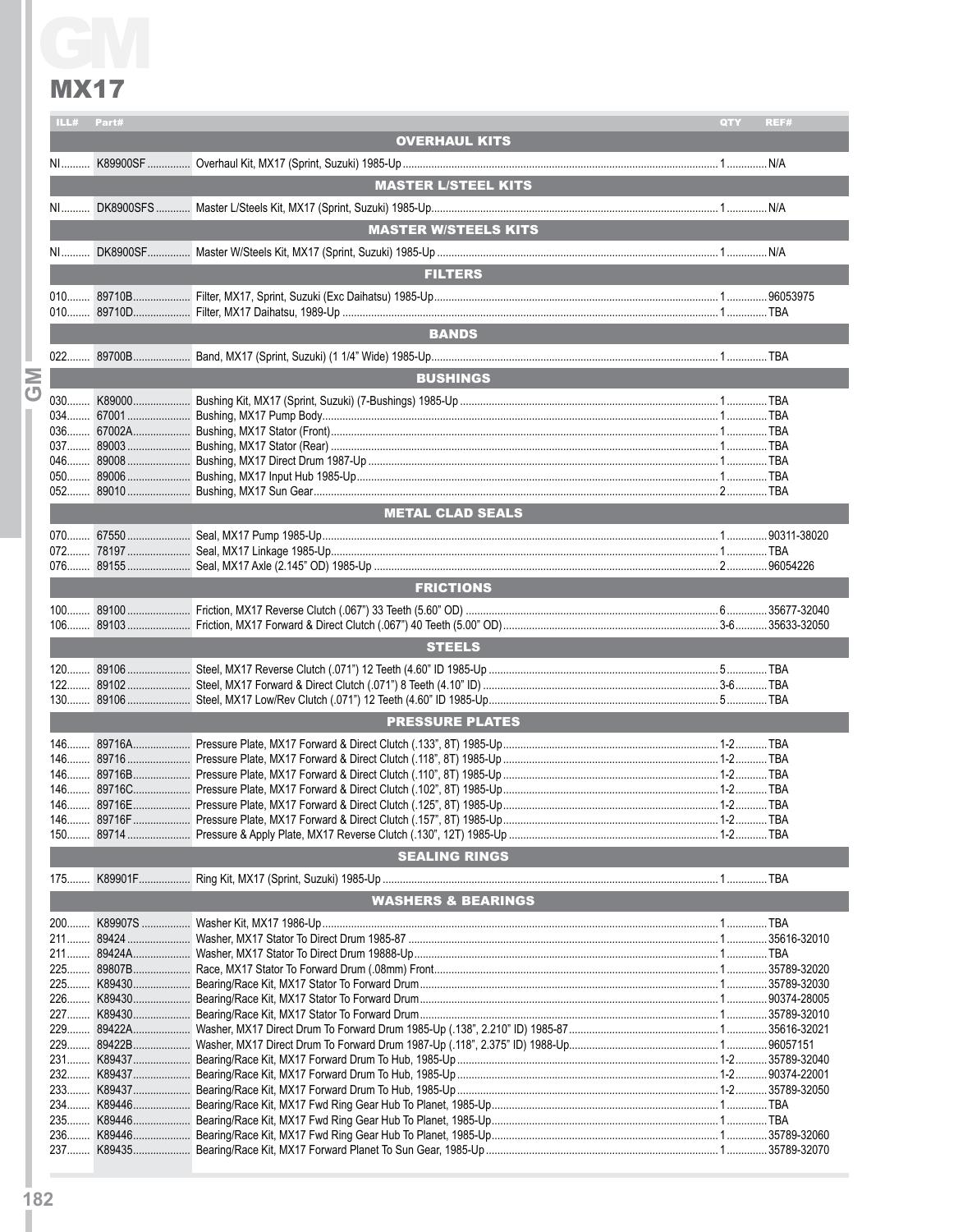| ILL# Part#                     |  |                                         | <b>QTY</b> | REF# |                  |  |  |  |
|--------------------------------|--|-----------------------------------------|------------|------|------------------|--|--|--|
|                                |  |                                         |            |      |                  |  |  |  |
|                                |  |                                         |            |      |                  |  |  |  |
|                                |  |                                         |            |      |                  |  |  |  |
| 246                            |  |                                         |            |      |                  |  |  |  |
|                                |  |                                         |            |      |                  |  |  |  |
|                                |  |                                         |            |      |                  |  |  |  |
|                                |  |                                         |            |      |                  |  |  |  |
|                                |  |                                         |            |      |                  |  |  |  |
|                                |  |                                         |            |      |                  |  |  |  |
|                                |  |                                         |            |      |                  |  |  |  |
|                                |  |                                         |            |      |                  |  |  |  |
|                                |  |                                         |            |      |                  |  |  |  |
|                                |  |                                         |            |      |                  |  |  |  |
|                                |  | <b>GASKETS &amp; RUBBER COMPONENTS</b>  |            |      |                  |  |  |  |
|                                |  |                                         |            |      | $\mathsf \Omega$ |  |  |  |
|                                |  |                                         |            |      | $\leq$           |  |  |  |
|                                |  |                                         |            |      |                  |  |  |  |
|                                |  |                                         |            |      |                  |  |  |  |
|                                |  |                                         |            |      |                  |  |  |  |
|                                |  |                                         |            |      |                  |  |  |  |
|                                |  |                                         |            |      |                  |  |  |  |
|                                |  | <b>TECHNICAL MANUALS</b>                |            |      |                  |  |  |  |
|                                |  |                                         |            |      |                  |  |  |  |
|                                |  | <b>MISCELLANEOUS COMPONENTS</b>         |            |      |                  |  |  |  |
|                                |  |                                         |            |      |                  |  |  |  |
|                                |  | <b>ELECTRICAL COMPONENTS</b>            |            |      |                  |  |  |  |
|                                |  |                                         |            |      |                  |  |  |  |
|                                |  |                                         |            |      |                  |  |  |  |
| 446                            |  |                                         |            |      |                  |  |  |  |
|                                |  | <b>PUMPS &amp; PUMP COMPONENTS</b>      |            |      |                  |  |  |  |
|                                |  |                                         |            |      |                  |  |  |  |
|                                |  |                                         |            |      |                  |  |  |  |
|                                |  |                                         |            |      |                  |  |  |  |
|                                |  |                                         |            |      |                  |  |  |  |
|                                |  |                                         |            |      |                  |  |  |  |
|                                |  |                                         |            |      |                  |  |  |  |
|                                |  |                                         |            |      |                  |  |  |  |
| <b>DRUMS &amp; PISTON KITS</b> |  |                                         |            |      |                  |  |  |  |
|                                |  |                                         |            |      |                  |  |  |  |
|                                |  |                                         |            |      |                  |  |  |  |
|                                |  |                                         |            |      |                  |  |  |  |
|                                |  |                                         |            |      |                  |  |  |  |
|                                |  |                                         |            |      |                  |  |  |  |
| 566                            |  |                                         |            |      |                  |  |  |  |
|                                |  | PLANETS, RING GEARS, SUN GEARS & SHELLS |            |      |                  |  |  |  |
|                                |  |                                         |            |      |                  |  |  |  |
|                                |  |                                         |            |      |                  |  |  |  |
|                                |  |                                         |            |      |                  |  |  |  |
|                                |  |                                         |            |      |                  |  |  |  |
|                                |  |                                         |            |      |                  |  |  |  |
|                                |  |                                         |            |      |                  |  |  |  |
|                                |  |                                         |            |      |                  |  |  |  |
| 594………                         |  |                                         |            |      |                  |  |  |  |
|                                |  |                                         |            |      |                  |  |  |  |
|                                |  |                                         |            |      |                  |  |  |  |
|                                |  |                                         |            |      |                  |  |  |  |
| 622                            |  |                                         |            |      |                  |  |  |  |
| 622                            |  |                                         |            |      |                  |  |  |  |
|                                |  | <b>SPRAGS &amp; ONE WAY CLUTCHES</b>    |            |      |                  |  |  |  |
|                                |  |                                         |            |      |                  |  |  |  |
|                                |  |                                         |            |      |                  |  |  |  |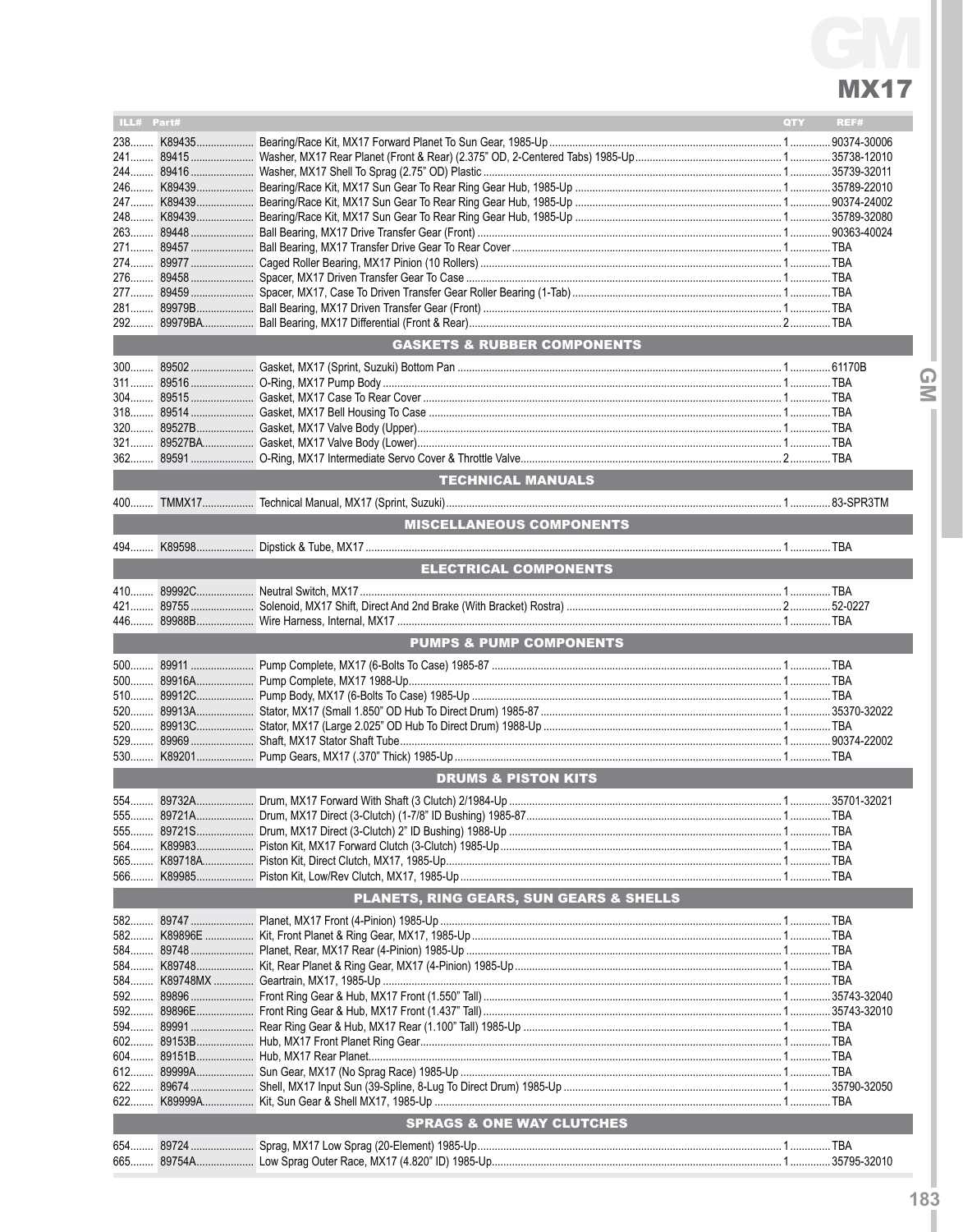**IND** 

| ILL# | Part#             |                                       | <b>OTY</b> | REF# |  |  |  |
|------|-------------------|---------------------------------------|------------|------|--|--|--|
|      |                   | <b>DIFFERENTIALS &amp; COMPONENTS</b> |            |      |  |  |  |
| 696  |                   |                                       |            |      |  |  |  |
|      |                   |                                       |            |      |  |  |  |
|      |                   |                                       |            |      |  |  |  |
|      |                   |                                       |            |      |  |  |  |
|      |                   |                                       |            |      |  |  |  |
|      |                   |                                       |            |      |  |  |  |
|      |                   |                                       |            |      |  |  |  |
|      |                   |                                       |            |      |  |  |  |
|      |                   |                                       |            |      |  |  |  |
|      |                   |                                       |            |      |  |  |  |
|      |                   |                                       |            |      |  |  |  |
|      |                   |                                       |            |      |  |  |  |
|      |                   |                                       |            |      |  |  |  |
|      |                   |                                       |            |      |  |  |  |
|      |                   |                                       |            |      |  |  |  |
|      |                   |                                       |            |      |  |  |  |
|      |                   |                                       |            |      |  |  |  |
|      |                   |                                       |            |      |  |  |  |
|      |                   |                                       |            |      |  |  |  |
|      |                   |                                       |            |      |  |  |  |
|      |                   |                                       |            |      |  |  |  |
|      |                   |                                       |            |      |  |  |  |
|      |                   |                                       |            |      |  |  |  |
|      |                   |                                       |            |      |  |  |  |
|      |                   |                                       |            |      |  |  |  |
|      |                   |                                       |            |      |  |  |  |
|      |                   |                                       |            |      |  |  |  |
|      |                   |                                       |            |      |  |  |  |
|      |                   |                                       |            |      |  |  |  |
|      |                   |                                       |            |      |  |  |  |
| 759  |                   |                                       |            |      |  |  |  |
|      |                   |                                       |            |      |  |  |  |
|      |                   |                                       |            |      |  |  |  |
|      |                   |                                       |            |      |  |  |  |
|      |                   |                                       |            |      |  |  |  |
|      |                   |                                       |            |      |  |  |  |
|      | <b>SNAP RINGS</b> |                                       |            |      |  |  |  |

#### **SERVOS, ACCUMULATORS, PISTONS & MISCELLANEOUS**